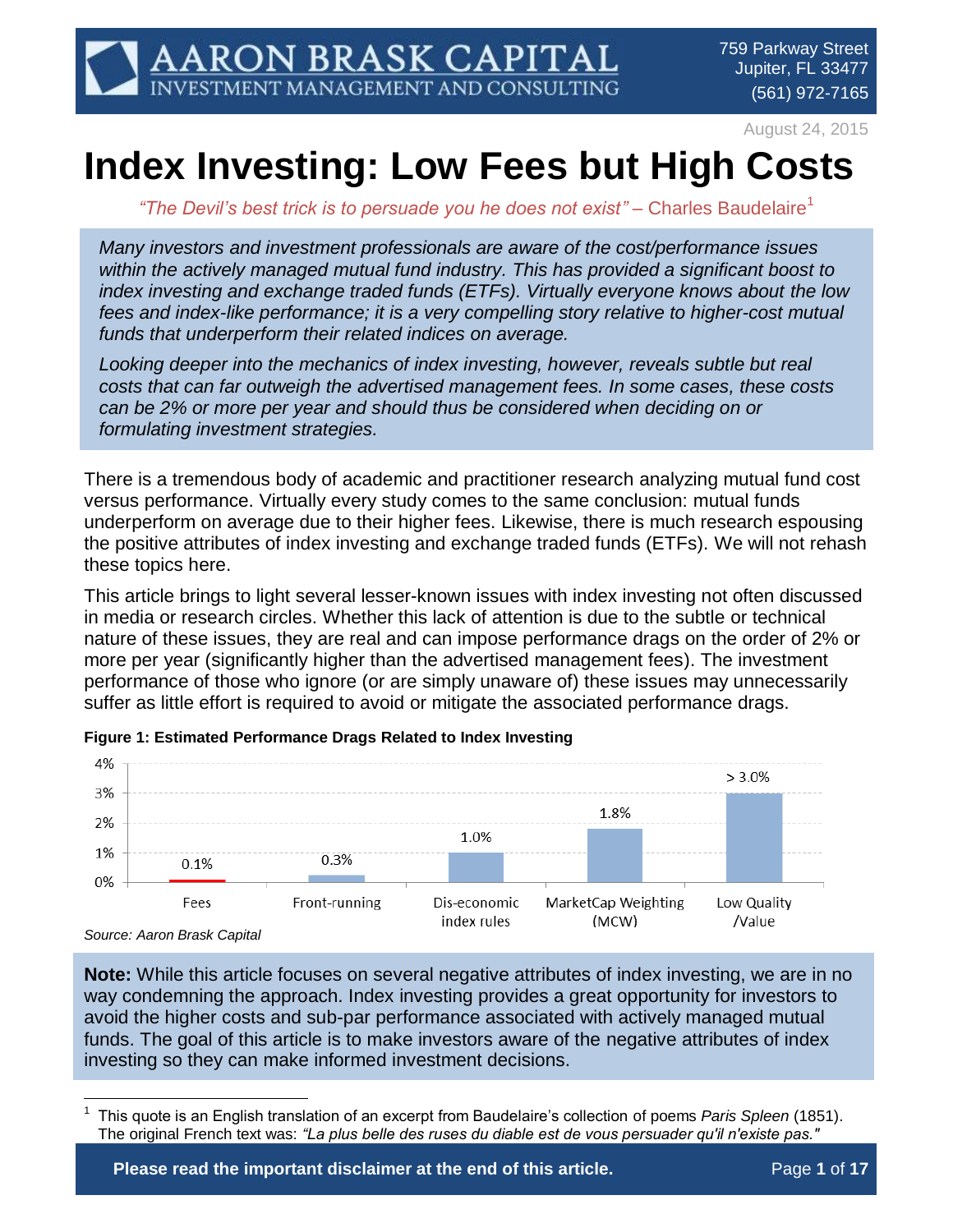The following sections discuss four specific issues related to common indexing strategies. Each section describes the issue, why it exists, and proposes solutions to mitigate or avoid it.

# **Index Issue #1: The Good, the Bad, and the Ugly**

John Bogle (founder and retired CEO of Vanguard Group) and others make a strong case for broad-based index funds. In his "*The Little Book of Common Sense Investing"*, Bogle argues an investor can easily take a slice of the entire market to participate in the profits and progress of a given economy. This approach has strong merits – especially when measured against the active mutual fund industry. However, broad-based index strategies invest in companies with no regard for quality or valuation. Anyone employing such a strategy invests in *the good, the bad, and the ugly*.

There are many academics and practitioners who argue it is impossible to distinguish between high and low quality companies. They say the same about determining what companies are cheap or expensive. They claim high quality businesses attract more competition and are thus prone to deteriorate. They also cite the classic efficient markets hypothesis (EMH) theory – essentially assuming prices reflect all publicly available information. This theory condemns stock picking as a futile exercise. No matter how intuitive these claims may sound or how elegant the theories are, the historical record does not support them.



<span id="page-1-0"></span>**Figure 2: Berkshire Hathaway Stock Performance Versus the S&P 500**

*Source: Aaron Brask Capital*

For starters, Warren Buffet's success has always been predicated on his ability to purchase high quality companies at fair or dear prices. His record is impressive. [Figure 2](#page-1-0) above shows the performance of Buffett's Berkshire Hathaway over the last 20 years. Over this period, his returns averaged over 10% – adding more than 2% per year to the S&P 500 and resulting in 50% more wealth at the end of the period. While Buffett's success represents just one anecdotal data point, there is a tremendous amount of published research analyzing the quality and value attributes of companies that arrives at the same conclusion. We highlight several such pieces below.

In the summer of 1974, Dr. Kenneth Carey published an article titled "*The Persistence of Profitability".* As the title indicates, Dr. Carey went on to show how higher quality companies – those with higher profitability – sustain through time. His research analyzed data over the period from 1963 to 1972. Almost 40 years later, a June 2012 paper by Grantham Mayo van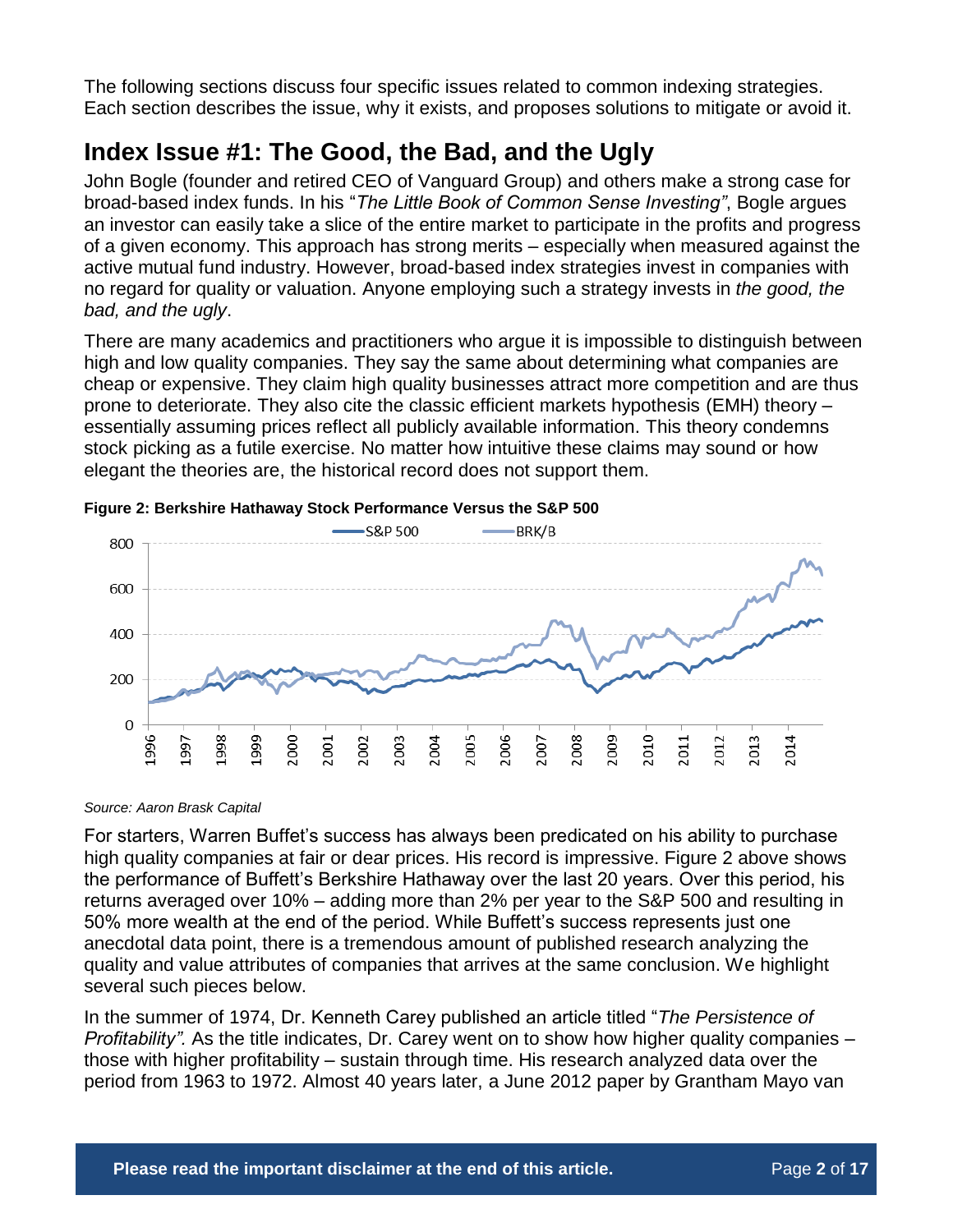Otterloo (GMO)<sup>2</sup> analyzed fundamental data going back to 1965. They again presented convincing evidence demonstrating the persistence of high quality companies. In particular, companies with higher historical profitability experienced higher profitability in the future. These results were consistent throughout the 50-year period and included multiple business cycles.

One key observation from the GMO research was the profitability amplified divergence between higher and lower quality companies during periods of stress. That is, lower quality companies suffered more significant setbacks during these periods. The bottom line is that the above academic theories fail to recognize the concepts competitive edges and brands (or economic moats as Buffett would say). Quality companies tend to persist.

The above analyses only considered corporate fundamentals. That is, they did not indicate whether this phenomenon translated into improved investment performance. Gray and Carlisle $3$  did precisely this. They showed that filtering for quality businesses could significantly improve investment performance by analyzing data on large stocks from 1964 to 2011. While all four of the definitions they used for quality led to improved performance, the profitability metric outperformed the market by more than 2% per annum.

These results are remarkable for at least two reasons. First, the blue-chip (large) stock universe is typically assumed to be a higher quality universe already. This sets the bar higher for distinguishing between degrees of quality. The second reason is this quality approach ignored the price paid (i.e., valuation). All else equal, one might expect higher quality stocks to be more expensive and deliver lower returns based on having lower risk. This is a core premise of the Capital Asset Pricing Model (CAPM). However, that was not the case as the results indicated the opposite was true. Investors do not necessarily have to pay more for quality companies. Perhaps this is why Warren Buffett avoids the "cigar butt" approach whereby investors purchase lower quality companies:

*"A cigar butt found on the street that has only one puff left in it may not offer much of a smoke,*  but the bargain purchase will make that puff all profit. Unless you are a liquidator, that kind of *approach to buying businesses is foolish … the original bargain price probably will not turn out to be such a steal after all."*

– Warren Buffett (Berkshire's 1989 letter to shareholders)

In terms of identifying cheap or expensive companies (i.e., valuation), Professors Eugene Fama and Kenneth French are generally acknowledged as having written the seminal paper on the topic. Their 1992 paper "*The Cross-Section of Expected Stock Returns"* presented convincing evidence that valuations displayed a consistent ability to predict stock returns throughout history. In particular, avoiding companies with higher valuations increased returns. Their research showed removing the bottom *quartile* of companies with the highest valuations improved annual returns<sup>4</sup> by approximately 2% per annum while avoiding the bottom *half* of companies with the worst valuations improved returns by over 4%. These magnitudes of improvement are significant indeed.

Just as with Berkshire Hathaway's stock, there were naturally periods in which low-valuation companies underperformed. However, the results were statistically significant and impressively

 $\overline{a}$ 

 $2$  Grantham Mayo van Otterloo (GMO) is a highly respected research and investment firm. Their June 2012 paper was titled *"Profits for the Long Run: Affirming the Case for Quality"*.<br><sup>3</sup> Beaute from the 2012 book *Quantitative Volue: A Prostitioner's* C

<sup>3</sup> Results from the 2013 book *Quantitative Value: A Practitioner's Guide to Automating Intelligent Investment and Eliminating Behavioral Errors* written by Wesley Gray, PhD and Tobias Carlisle, LLB.

<sup>&</sup>lt;sup>4</sup> They presented their results for returns as arithmetic averages so we can only estimate the annualized figure without knowing how the monthly returns compounded.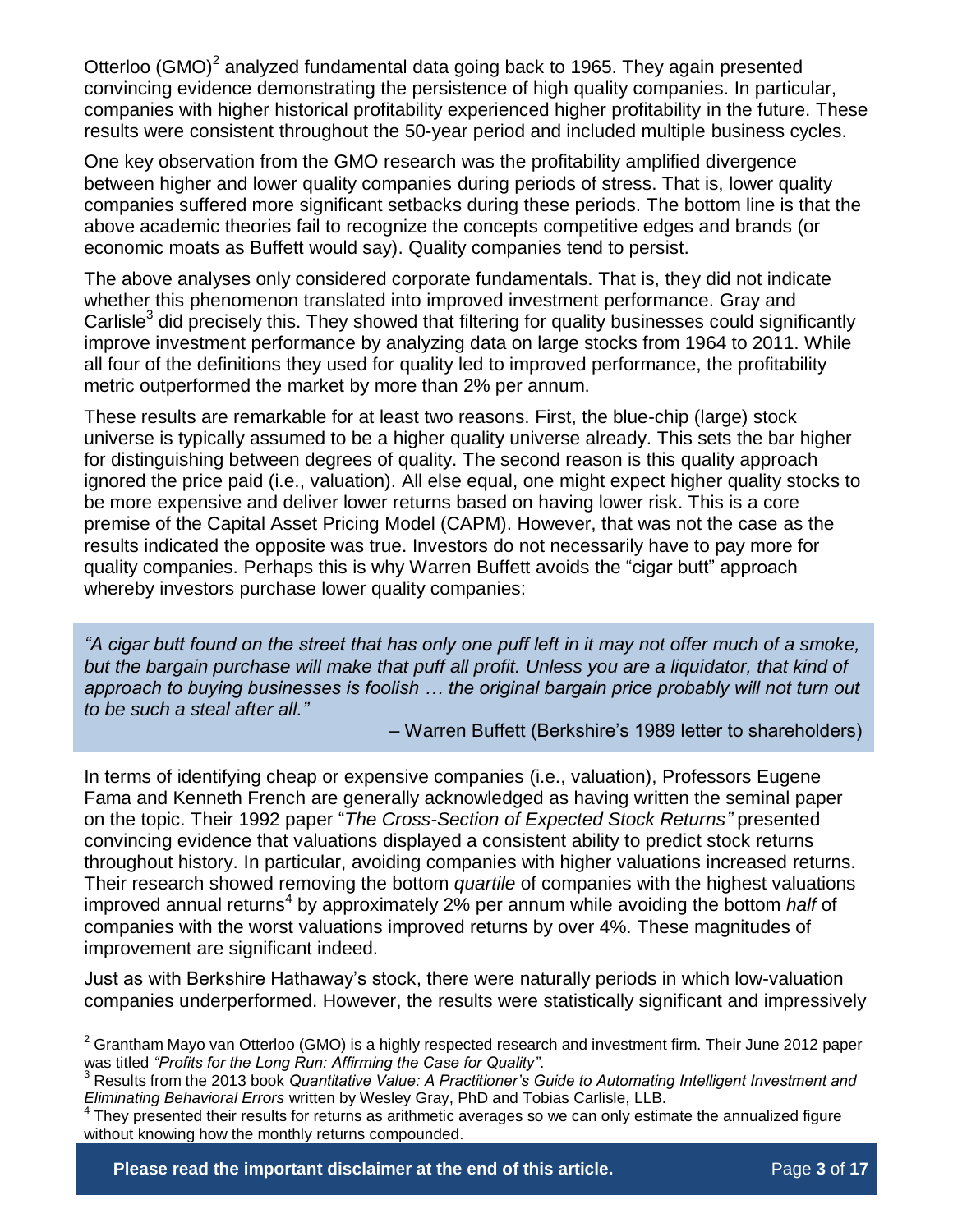consistent over longer periods. Their paper sparked much interest in the topic and resulted in numerous other papers and investment strategies substantiating their findings across time periods and geographies.





While legendary investor Joel Greenblatt rose to fame within investment circles due to his stellar track record<sup>5</sup>, his books on investing over the years have made his name familiar to more investors through the years. His most recent books<sup>6</sup> focus on a simple model he calls his *Magic Formula* that is based on a combination of quality and value. He showed the combination of these two factors could be even more powerful than either on its own. Intuitively, the quality factor weeds out many of the cheap companies that perhaps deserve the low valuation (Buffett's cigar butts?). Greenblatt showed that companies with a favorable balance of value and quality outperformed the market even more significantly than value alone.





*Source: Aaron Brask Capital*

For example, in his "*The Little Book that Still Beats the Market"*, Greenblatt analyzed the largest 3,500 US companies and showed the combined quality/value approach generated returns of 31% versus the market's 12% over the period from 1988 to 2004. Focusing on just the top 1,000 companies narrowed the gap but still yielded impressive results as his quality/value approach generated annualized returns of 23%. Unlike some of the academics who argue such strategies are based on luck, Greenblatt has the enduring track record to back up his claims.

 $\overline{a}$ <sup>5</sup> Greenblatt achieved tremendous annualized returns of greater than 40% in his Gotham Partners hedge fund from 1986 to 1995. He currently runs several long/short mutual funds that follow his quality/value strategy. 6 *The Little Book that Beats the Market* (2005), *The Little Book that Still Beats the Market* (2010), and the *Big Secret for the Small Investor* (2011).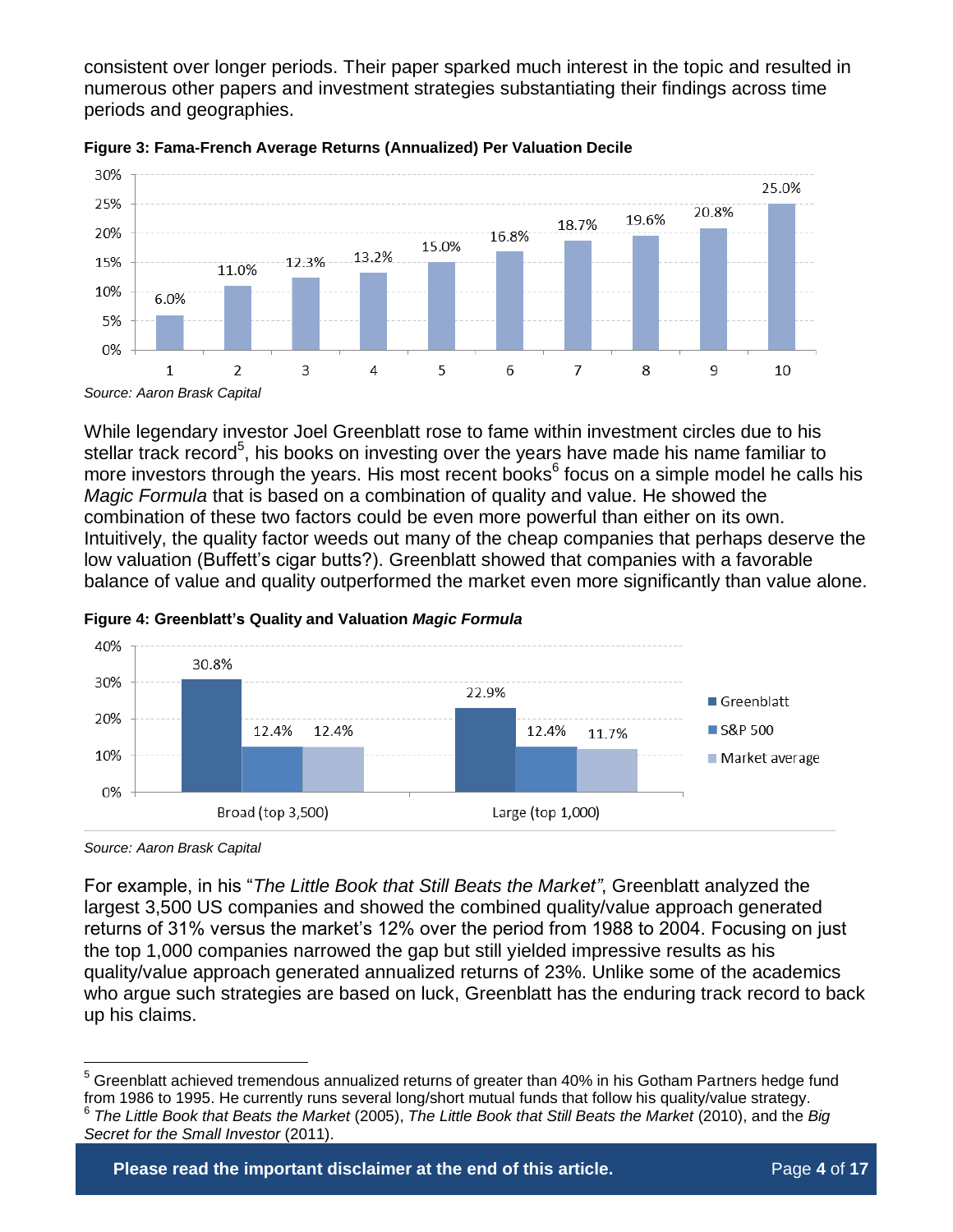We conducted our own research on quality and value factors over the 10 year period ending June 30, 2015. Using a universe based on the largest 3,000 companies at each point in time, we ranked stocks by quality and value. We first identified the top 500 quality stocks in each period. [Figure 5](#page-4-0) shows approximately 70% of the quality stocks persisted from each year to the next with very little deviation. Moreover, many of the companies that fell out came back in later. If the 30% of *new* quality companies each year were always different, then there would be a total of approximately 1,850<sup>7</sup> unique quality companies throughout the ten year period. However, there were just 1,449 unique companies which effectively indicate quality persistence was really closer to 80% each year.



<span id="page-4-0"></span>

 $\overline{a}$ 

We also analyzed the value factor over this same period. In particular, we identified the top companies by valuation and compared their performance to the broader universe. Our value strategy yielded excess performance almost identical to Greenblatt's. We removed most (2,500 of the 3,000) of the higher valuation *glamour* stocks (a.k.a. *growth* stocks), performance increased by approximately 10% per year – 17.8% versus 7.8% for the Russell 3000 index. Note: While this analysis does not account for transaction costs, integrating even the most extreme conservative assumptions $^8$ , this value strategy would have still outperformed by multiple percent per year and resulted in significantly higher overall gains (approximately 40% more gains than the index and 20% more terminal wealth).

With the benefit of hindsight, everybody would like to have purchased Microsoft in 1986 or Google in 2004 while they were more speculative enterprises. Indeed, there are many companies that amassed incredible returns over the years. While you know many of these names, what you might not see or recall is the long list of other failed enterprises. This is a simple matter of survivorship bias and it breeds hope for finding next big winner. When one works out the numbers, quality trumps hope and it generally makes sense to avoid investing in companies that resemble over-priced lottery tickets.

**Please read the important disclaimer at the end of this article. The Page 5 of 17** 

*Source: Aaron Brask Capital*

<sup>7</sup> There were 500 companies starting in year one and then 150 (30% x 500) new companies in each of the next 9 years for a total of 1,850 (500 + 9 x 150).<br><sup>8</sup> \$1,000,000 portfolio with commissions *s* 

<sup>\$1,000,000</sup> portfolio with commissions of \$10 per trade, bid/ask spreads of 0.25%, and 40% capital gains on 100% of the gains each year.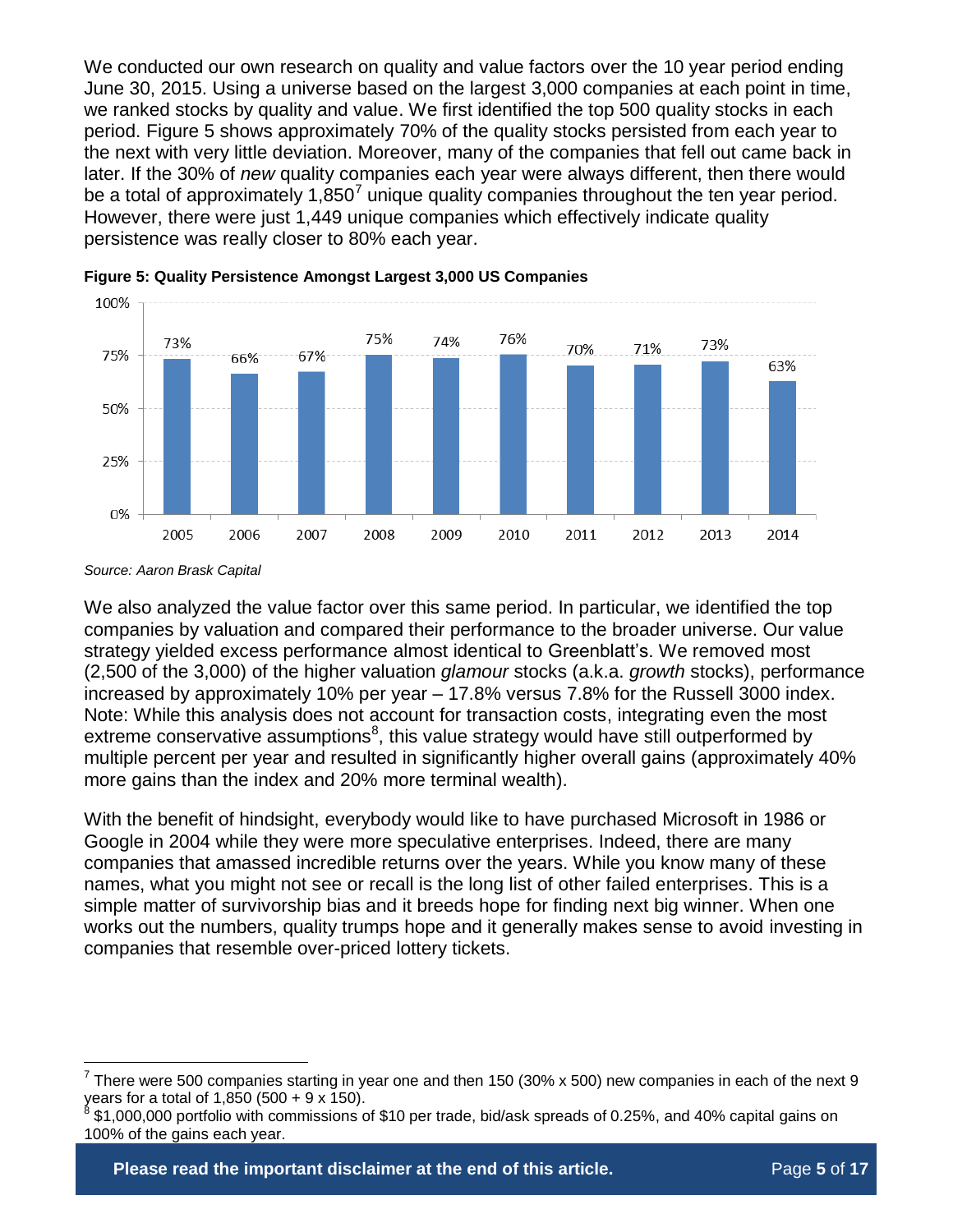

#### **Figure 6: ABC Quality and Valuation Performance Impact**

*Source: Aaron Brask Capital*

**Note:** One question often surfaces in the face of such compelling data: *Why don't active mutual funds do this?* One answer is that emotions come into play. Fund managers mentally override objective data due to various behavioral biases. It is indeed difficult to buy something nobody else wants and risk potential ridicule. However, the more widely accepted reason is linked to incentives and job security. Even if a strategy works in the medium to long run, it can underperform over shorter periods of time. These periods of underperformance can jeopardize the jobs of fund managers. Accordingly, they have a strong tendency to stick close to the index to minimize this risk. This phenomenon has become so commonplace that the industry came up with a label for managers who do this: *closet indexers.* Interested readers will appreciate Nobel Prize winner (psychology) Dr. Daniel Kahneman's book *Thinking, Fast and Slow* where he discusses the behavioral biases that contribute to this phenomenon and shares his research on the topic.

### **Solutions**

Many ETF/index providers offer products that embed a quality factor. While we believe this is better than nothing, we have a few issues with this approach. The first and most important issue is how each vendor defines quality. Some quality metrics are better than others. Even if the quality metric is good, most ETFs and indices focus on a *single* factor and thus miss out on the benefits of the combined quality/value approach. We find that combining factors is the best approach – albeit not necessarily via the standard multi-factor regression approaches most use.

In addition to quality-based ETFs and indices, one may also impose quality screens to formulate their own portfolios directly (again, make sure you do not overpay by integrating a value metric). This could be something as simple as screening for companies with consistent and/or rising dividends. It could also be something more complex like Dr. Joseph Piotrowski's multi-dimensional *Fundamental* Score. While our proprietary value and quality metrics are based on simple intuition, our implementation is slightly more sophisticated as our models address issues relating to non-linearity and multi-dimensionality.

There is much media and content addressing these topics. I recommend reading O'Shaugnessy's *What Works on Wall Street* and Gray and Carlisle's *Quantitative Value* for those who are interested in these topics. While their modeling is limited to standard metrics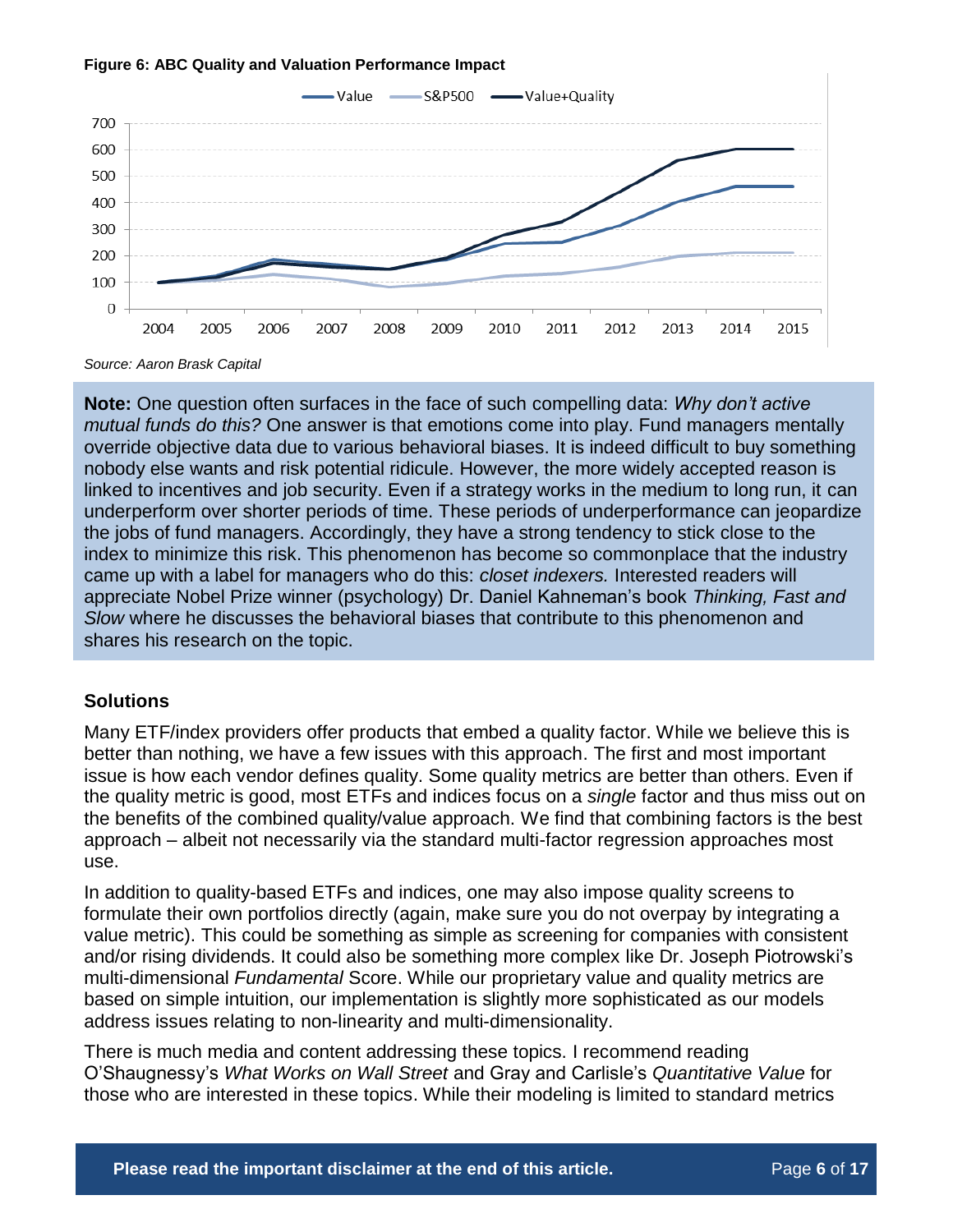and backtesting, these two books both do an excellent job of exploring the effectiveness of various factors including but not limited to quality and value.

# **Index Issue #2: Front-running**

Index front-running, sometimes referred to as index *arbitrage<sup>9</sup>* , refers to the practice whereby hedge funds and professional traders buy and sell stocks (or bonds) before they are added to or deleted, respectively, from an index. While few people have been aware of this issue historically, the investment community is increasingly becoming aware of this problem as it warrants more attention. Indeed, the increasing number of assets following index strategies actually works out to the detriment of index investors as the increased trading flows from index changes creates more opportunity for index arbitrageurs.

An index is really just a set of objective rules for managing a portfolio of stocks. For example, the S&P 500<sup>™</sup> index comprises the largest 500 stocks by market capitalization<sup>10</sup> trading on US exchanges. When companies grow and earn their way into this index, they displace other smaller companies who exit the index. Moreover, when one company acquires or spins off another, it does not become the S&P 499 or 501; the index has rules for how and when it rebalances itself.



### <span id="page-6-0"></span>**Figure 7: Estimated Front-running Costs Versus Fees for S&P 500 Investors**

 $\overline{a}$ 

Index rules are published for all to see. They spell out precisely how and when an index will rebalance. This transparency has a cost, though. Professional *index arbitrageurs* in banks and hedge funds work out what companies are likely to go into and out of the index. They identify the companies where the most dollars will be flowing in or out based on their estimates of how much index funds will have to buy or sell. Given the index funds must buy and sell around particular dates, these traders buy and sell ahead of the index rebalancing. This process elevates the prices of companies going into the index and dampens the prices of those going out – effectively manipulating the index to the detriment of the index investors.

In some cases, index portfolio managers make deals with banks or hedge funds to transact at the closing price on the day an index rebalances. Naturally, if trillions of dollars are benchmarked to various indices, then they cannot all execute trades at the close of the bell on the rebalance days. They need to spread the liquidity across a wider window. In this sense, these index arbitrageurs are providing a service to index investors, but it has a cost as the net result is still negative for the index investors.

*Source: Aaron Brask Capital*

<sup>9</sup> We do not like the *arbitrage* label since it implies *riskless* profits

<sup>&</sup>lt;sup>10</sup> [Market] capitalization refers to the total value of a company as indicated by its current share price. In other words, it is the number of shares outstanding multiplied by its current price.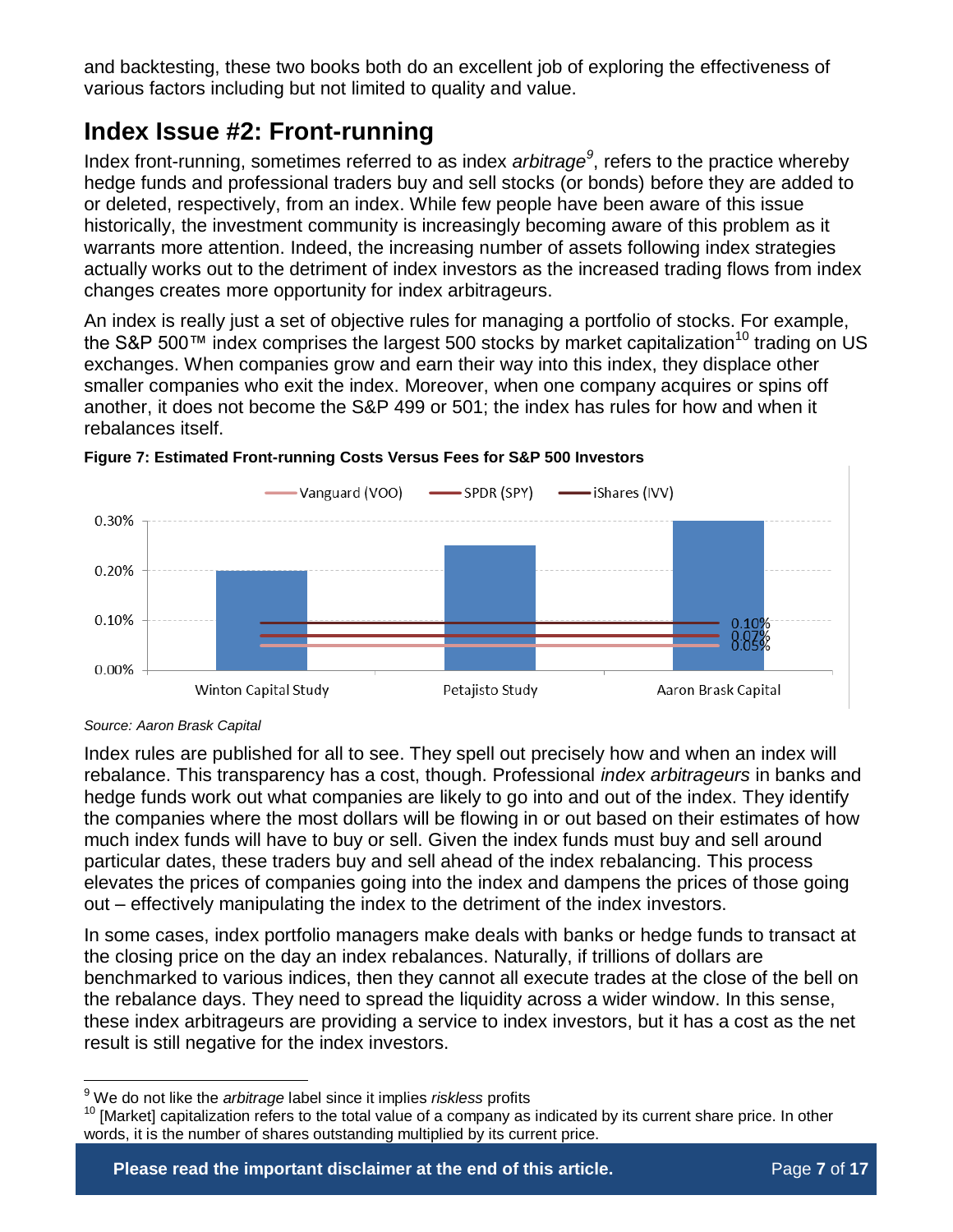A 2014 study by Winton Capital<sup>11</sup> estimates the impact of front-running for the S&P 500 costs investors at least 20bps (0.20%) per year. Their study analyzed data from 1989 to 2014. Given this index is one of the lowest turnover indices around and its constituents are highly liquid, the impact is likely greater for most other indices.

Antti Petajisto published an earlier (2008) article in the Journal of Empirical Finance<sup>12</sup>. His study analyzed data from 1990 to 2004. His results corroborate the Winton Capital Study and support the notion of higher impact in other indices. He estimated the impact for S&P 500 investors was 21-28bps annually and 38-77bps for Russell 2000 investors.

We conducted our own study<sup>13</sup> of the S&P 500 index in 2011 analyzing data from 2000 through 2009 and concluded the front-running impact to be on the order 10% of index turnover. For example, if turnover was just 3%, then we estimated front-running costs of 30bps (10% x 3%). If turnover was 6%, then we estimated front-running costs of 60bps (10% x 6%).

Even for the highly liquid, low-turnover S&P 500™ index, the impact of front-running imposes a performance drag that is likely greater than 20bps. This far exceeds the advertised management fees – often in the single digit basis points [\(Figure 7\)](#page-6-0). For indices that have higher turnover and/or less liquid constituents, front-running will likely have more negative impacts. As index-based investing sustains or grows, it will only create more opportunity and attract more index arbitrageurs that will likely increase the negative impact of front-running.

The financial services industry is scrambling to address this problem by creating new indices that attempt to avoid or mitigate this front-running issue. However, the simple fact is the transparency of index rules will not likely go away as it would make benchmarking significantly more complex and open the door for unscrupulous managers to deviate from their mandate. At the end of the day, investors and investment professionals should be aware of these issues and make an effort to minimize their negative impact.

**Note:** Upon explaining this phenomenon in the past, many have associated this type of *index arbitrage* activity with *insider trading*. It is not insider trading and it is completely legal. Insider trading refers to corporate insiders who are aware of private information and use it to benefit themselves or others by trading that company's stock before the information is made public. Index arbitrage relies on publicly available information – index rules. Luckily, the investment industry is creating new and innovative solutions to mitigate these issues (discussed below).

### **Solutions**

 $\overline{a}$ 

One way to mitigate the front-running issue is to use funds with minimal turnover. The standard large company, broad market, market capitalization weighted<sup>14</sup> indices typically have the lowest turnover. Given that size is the sole factor in their construction, no other factors will move companies in or out of the index. For these indices, much of the turnover occurs as the result of M&A activity or in the tail end of the index where smaller companies fall out or jump into the index. *Total market* indices minimize this as the tail end of these indices comprises an even smaller weight and thus results in less turnover. For reference, the S&P 500 and Russell

<sup>&</sup>lt;sup>11</sup> https://www.wintoncapital.com/assets/Documents/WWP\_HiddenCosts\_final\_revised.pdf

<sup>12</sup> http://www.petajisto.net/papers/petajisto%202011%20jef%20-

<sup>%20</sup>hidden%20cost%20for%20index%20funds.pdf

<sup>&</sup>lt;sup>13</sup> http://aaronbraskcapital.com/sites/default/files/A%20brief%20history%20of%20indexation.pdf

<sup>&</sup>lt;sup>14</sup> We explain market capitalization weighting in the next section.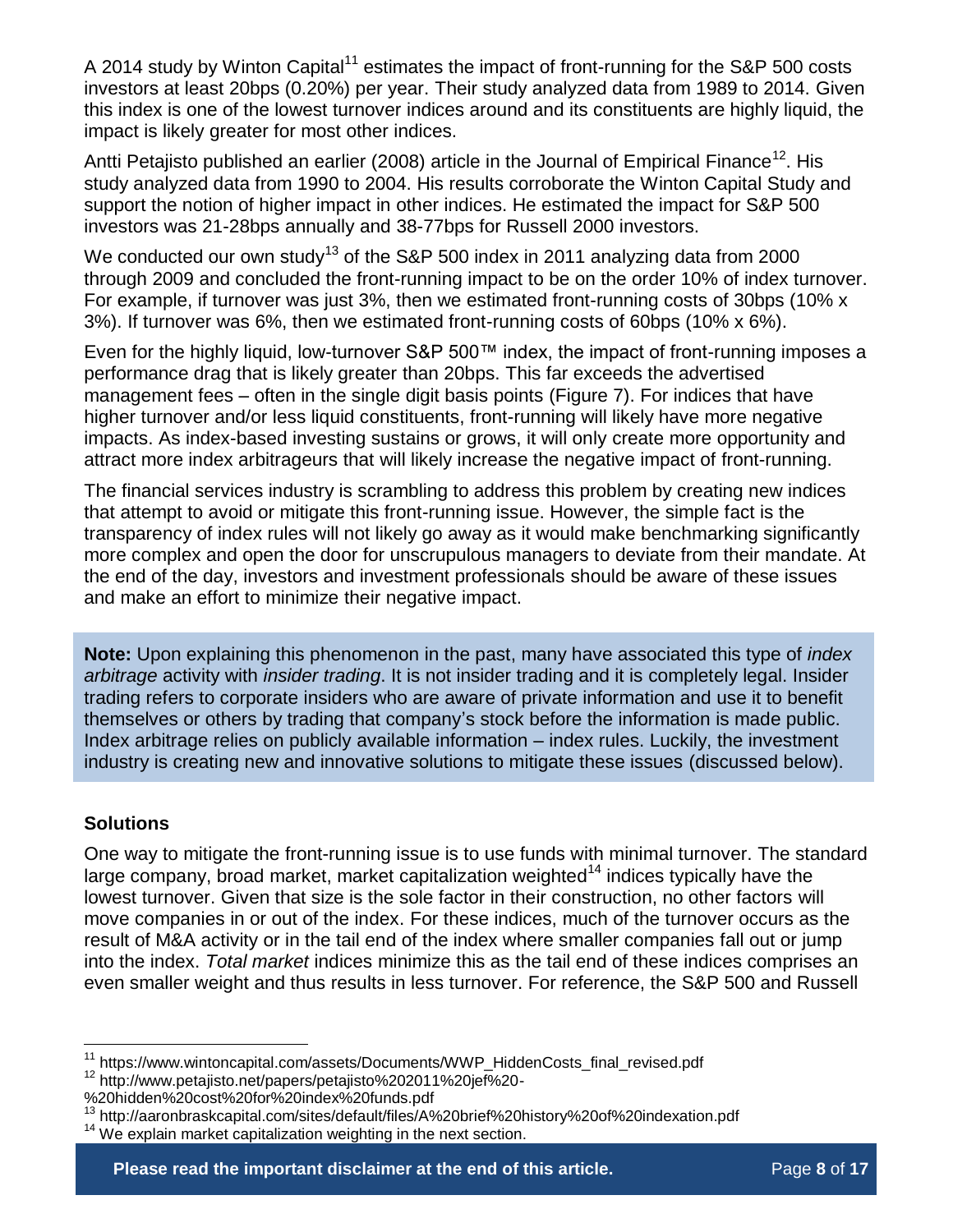3000 indices have experienced historical turnover on the order of 3-6% per year and the broader total market indices were around the 1-3% range.

Another way for investors to mitigate front-running impact is by investing in product based on less popular indices. Indices with less assets benchmarked to them will attract less attention from index arbitrageurs since there will be less volume related to the rebalances. However, less popular indices typically do not last as it costs money to maintain an index and index providers are in the money-making business.

The last strategy we highlight to deal with index front-running is managing portfolios directly in private accounts or SMAs (separately managed accounts). These accounts can be passively managed according to rules of any given index, but sensibly avoid the above issues by rebalancing at different times. Given the right resources and experience, this can be done by an individual investor or family office member. It is worth noting some investment companies offer low-cost passive strategies to mimic indices but attempt to trade around this or other issues. Naturally one must always weigh the costs (i.e., salaries or management fees) against the benefits. That is precisely why we are highlighting these issues and estimating their impact.

Luckily, investors are not alone in combatting the front-running issue. Index providers attempt to mitigate turnover via various methodologies. One is the use of buffers or bands. Stocks hovering around a cut-off point do not automatically join or exit an index. Instead, they must exceed or fall below the threshold by a certain amount (i.e., a buffer) before joining or exiting the index. This raises the bar for index changes and thus reduces turnover and front-running.

The Center for Research in Security Prices (CRSP) has developed indices that make the rebalance dates less certain. This makes the job of index arbitrageurs a little more difficult. Vanguard, always on the lookout for ways to lower costs and improve performance for their investors, converted many of their funds' benchmarks to CRSP indices in 2012.

Dimensional Fund Advisors (DFA) follows passive rules but with the flexibility to intelligently handle issues like this. Given the lack of transparent rules for their funds, index arbitrageurs cannot front-run their trades. However, there are some who argue that the added flexibility moves their approach into the active management realm and cannot be compared with passive or index-based approaches.

# **Index Issue #3: Market Capitalization Weighting (MCW)**

Market capitalization weighting (MCW) refers to the practice of weighting the constituents in a stock index proportional to their market capitalization<sup>15</sup>. For example, bigger companies like Apple, Microsoft, Exxon Mobil, and Johnson & Johnson will have much higher weights than smaller companies in MCW indices.

One of the primary benefits of this approach is low turnover. The weights of companies scale with their stock prices and thus do not require rebalancing as prices move around. One of the primary disadvantages cited with MCW indices is that they are top heavy; the largest holdings dominate index performance and minimize the contribution from smaller companies. Given the historically superior performance of smaller companies, some point out it is almost counterintuitive to weight portfolios in this manner. While these issues are real and we agree with them to a large extent, they are already well known and often discussed.

Our issue is much more subtle and relates to the MCW's reliance on what the market thinks companies are worth (i.e., their share price) to determine their weights. Market prices are

 $\overline{a}$ 

 $15$  Market capitalization is simply the current stock price multiplied the number of shares outstanding. In other words, it is the cost of purchasing the entire company at the current stock price.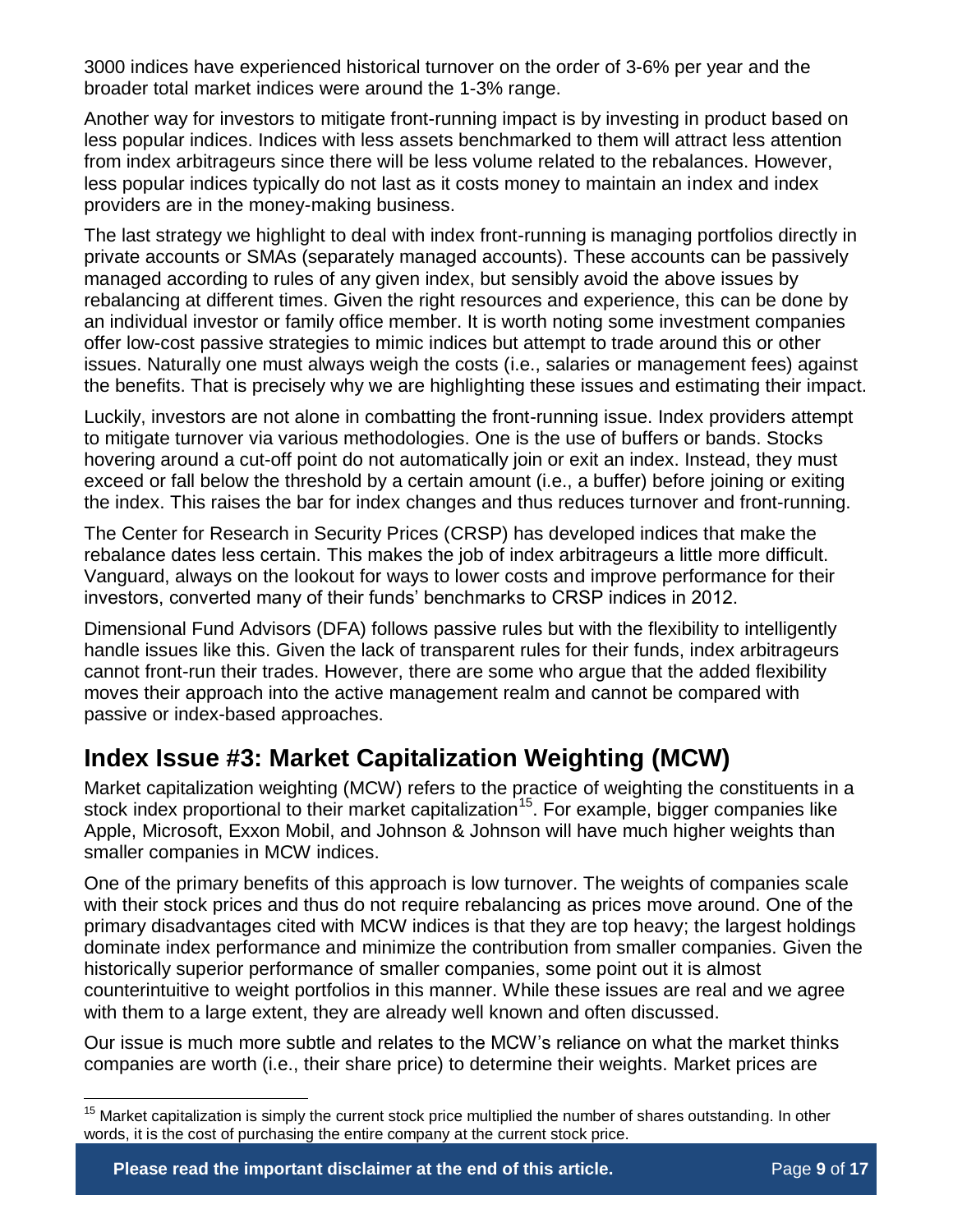notoriously volatile and we know the market is not always right; some companies are overpriced and some are underpriced. Even the most dogmatic academics acknowledge the stock market is not 100% efficient.

Relying on market prices to determine stock allocations systematically over-weights overpriced stocks and under-weights underpriced stocks. This is effectively an anti-value tilt to the portfolio and it can significantly dampen returns. So how does this happen? Even if we assume it is impossible to identify which companies are overpriced and which are underpriced, we know they are there. So for each overpriced company, a MCW index will assign it a higher allocation than if it were not overpriced. Conversely, each underpriced company will be assigned a lower allocation. All else equal, the overpriced stocks will experience lower returns and underpriced stocks will experience higher returns (the very premise of value investing). So the MCW index will systematically dampen returns over the long term by over-allocating to overpriced stocks and under-allocating to underpriced stocks.





*Source: Aaron Brask Capital*

This is a very significant but subtle issue, so we will use three examples to illustrate the point. Our first example is hypothetical. Let us think of a universe in which all companies are the same (size, growth, etc.) and thus deserve the same price – say \$1 per share. Let us also assume these companies will grow in such a way that their share price should be \$4 in 20 years (approximately 7% return annualized). If for any reason one company is out of line with the others (e.g., temporary buying or selling pressure), then a MCW index will reflect the price discrepancy in the weight it allocates to that stock. If that company is trading at \$2 per share, then its overpricing will be rewarded with double the allocation relative to the other companies (trading at \$1). This company will double in the next 20 years (going from \$2 to \$4) but its overall return will be around 3.5% – just half the return of the rest of the market (where each company appreciates from \$1 to \$4). Investors should naturally prefer to minimize their exposure to the overpriced stock in this scenario. However, MCW indices will actually increase their exposure to it and thus reduce their future returns.

Our next two examples are not hypothetical. Here we compare the historical performance of a standard MCW index to another index that uses fundamental data (i.e., data from financial statements) instead of market-based proxies for size to determine the weights. In particular, we compare the Russell 1000 index to FTSE RAFI US 1000 index. The Russell 1000 is a wellknown index that uses MCW. The FTSE RAFI US 1000 index determines its weights using fundamental data – an approach we discuss further in the *Solutions* section.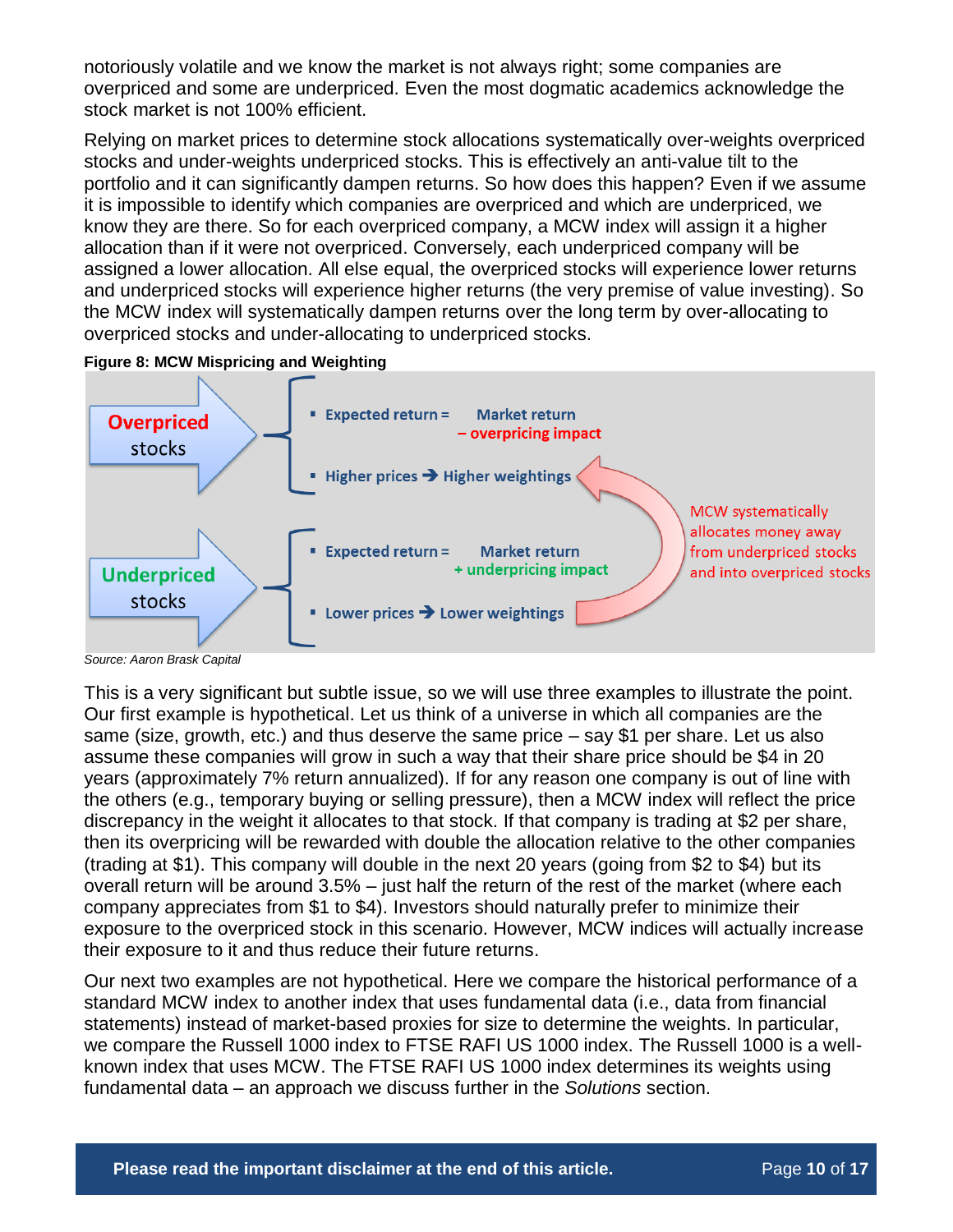The first period we analyze is the dot-com bubble starting January 1, 1999 through December 31, 2001. As the tech bubble grew from early 1999 to late 2000, the Russell 1000 allocated increasing weights to its high-priced tech constituents. This approach outperformed the FTSE RAFI US 1000 index as it captured much of the momentum during the bubble period. However, by overloading on the overpriced stocks via the MCW, the Russell 1000 set itself up for a tremendous fall. It lost all of its gains and more by December 2001 – ending this period with a net loss. At the same time, the FTSE RAFI US 1000 index did not concentrate its holdings in the overpriced tech sector and gradually achieved a positive return of over 25% during the same two-year period. MCW effectively amounted to a concentrated bet on overpriced techs – overweighting overpriced stocks.

The next example looks at the other side of the coin – underperformance due to systematically underweighting underpriced stocks. In particular, we analyze the FTSE RAFI US 1000 index around the credit crisis. While suffering similar declines as the Russell 1000 from the middle to late 2008 period, the fundamental weighting approach outperformed by over 20% from the depths of the crisis through the end of 2009. Financial services companies turned out to be overpriced before the crisis, but the market reaction during the crisis seemingly punished their prices beyond what was warranted. MCW indices like the Russell 1000 allocated less weight to these companies at the depth of the crisis due to their low prices and thus underperformed significantly during the recovery.

While we discussed specific sectors and time periods in the previous examples, this phenomenon exists all of the time and applies to all stocks in MCW indices. It is also worth noting the fundamental weighting approach does not require we know which companies or sectors are mispriced. It simply assumes *some* are mispriced and uses fundamental-based weights for *all* stocks in contrast to MCW indices that naturally allocate higher and lower weights to over- and underpriced stocks, respectively. Accordingly, the MCW issue exists and impacts performance even during normal market periods. While not necessarily as extreme as with our examples, there will always be some mispricing. Now that we highlighted the performance benefits during these extreme periods, our next step is to estimate the impact this systematic misallocation has on performance *over the long term*.

**Note:** It is worth noting the MCW issue is directly related to the value factor. Indeed, some have criticized the fundamental indices as being nothing but another incarnation of the value factor. There is some truth behind these claims. We view fundamental indices as a weak form of value investing; they only address the anti-value tilt (over- and under-weighting of over- and underpriced stocks). Moreover, the weighting differentials between a fundamental index and a MCW index are proportional to value factors. Notwithstanding, there are some key differences that make fundamental indices different.

Standard value investing typically identifies specific stocks as being undervalued and purchases just those shares. Sometimes weights are scaled with the value factor (i.e., they buy more of the cheapest stocks); other times they are equally weighted. The point being value effectively ignores size but the fundamental approach described above (and below) still invests in the broad market and scales weights with size. MCW indices simply use market price information to determine size whereas the weights for fundamental indices are scaled with fundamental data.

Another key point distinguishing value-based from fundamental indices is turnover. Valuebased approaches typically result in higher turnover as market prices constantly change the valuation factors. However, fundamental indices ignore market prices; they rely only on the fundamental size of a company and this approach results in significantly less turnover.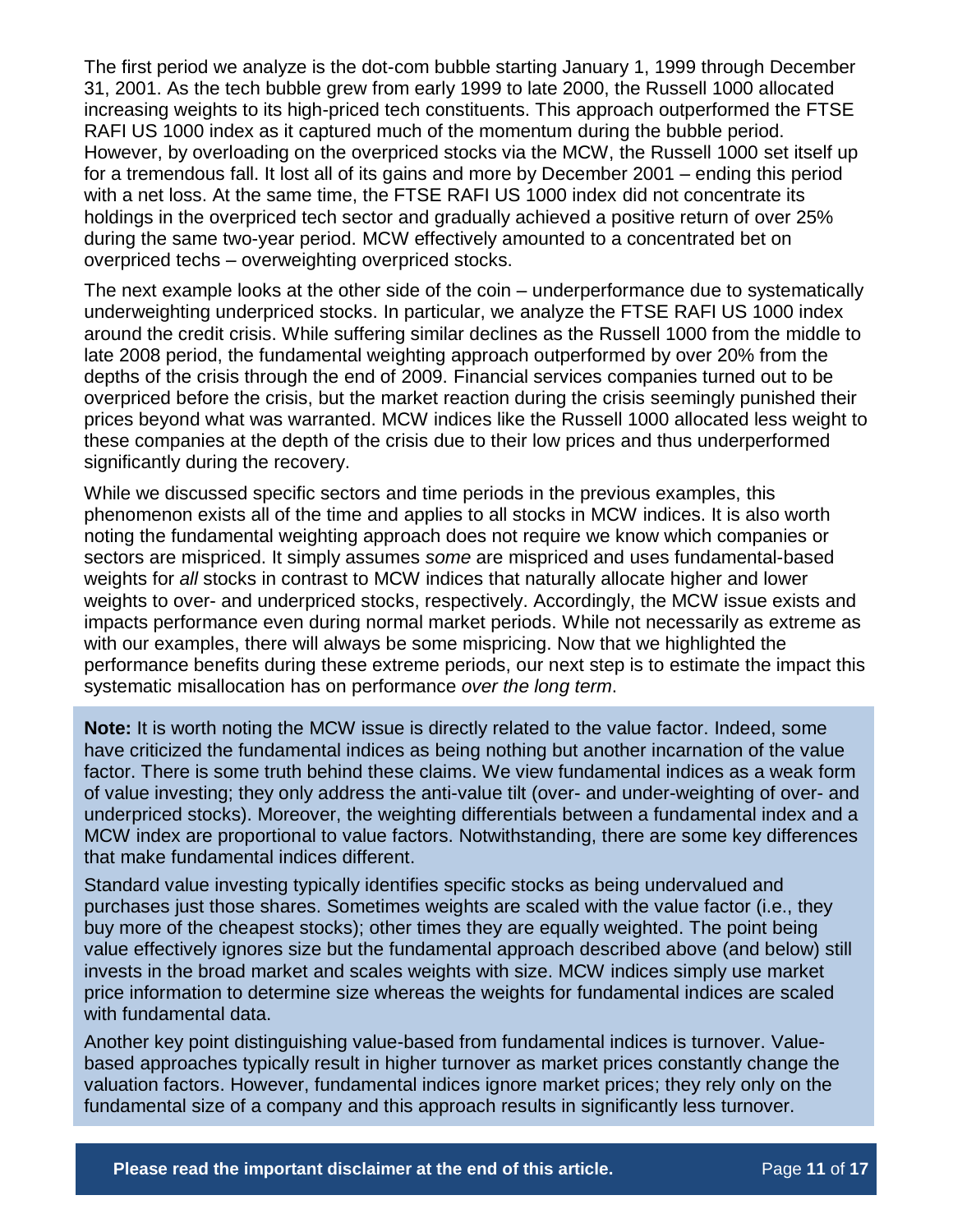#### **Figure 9: Table MCW impact**



*Source: Financial Analysts Journal, Research Affiliates, Russell Indices*

Research Affiliates – the firm behind the FTSE RAFI US 1000 index above – has done extensive research evidencing the negative impact on standard MCW indices. They show even with highly looked-over large-cap companies in the US, MCW imposes a performance drag of approximately 1.8% per year<sup>16</sup>. This is significant given the average return over this period was 7.8%. Moreover, Russell Investments shows the MCW performance drag on lesser grazed stock pastures such as small-cap and emerging markets was even greater around 3.0% and 4.0% $17$ , respectively. The less attention paid to these markets likely resulted in more mispricing and thus more negative impact from MCW weighting as indicated by the higher returns of fundamentally weighted indices.

### **Solutions**

As we discussed above, fundamental indices (i.e., those using fundamental factors such as book value, sales, cash flow, etc. to weight stocks) specifically address the MCW issues. By using information that does not integrate market prices, they avoid the negative impact of mispricing and thus circumvent this issue. In much the same way, equal- and value-weighted indices also avoid the MCW issue.

While these solutions address the MCW issues, they typically involve higher management fees and turnover relative to MCW indices. The higher turnover imposes additional costs – both transactional and tax-related. As such, one must weight these expected costs against the benefits. We find the math clearly favors non-MCW strategies especially in tax-deferred accounts such as IRAs.

We find constructing individual portfolios is the optimal strategy for addressing the MCW issue. This approach allows one to opportunistically manage a passive portfolio to avoid these pitfalls while integrating tax and other considerations off-the-shelf indices and products cannot. Notwithstanding, this approach also involves additional complexity and costs.

While the simplicity, low-turnover and low-cost of MCW indices are great attributes, they come at a significant cost. Any strategy that does not take the market's word for size will avoid this

 $\frac{1}{16}$ 

[http://www.researchaffiliates.com/Production%20content%20library/FAJ\\_Mar\\_Apr\\_2005\\_Fundamental\\_Indexatio](http://www.researchaffiliates.com/Production%20content%20library/FAJ_Mar_Apr_2005_Fundamental_Indexation.pdf) [n.pdf](http://www.researchaffiliates.com/Production%20content%20library/FAJ_Mar_Apr_2005_Fundamental_Indexation.pdf)

<sup>17</sup> [http://www.russell.com/documents/indexes/research/benefits-of-fundamentally-weighted-indexes-in-less](http://www.russell.com/documents/indexes/research/benefits-of-fundamentally-weighted-indexes-in-less-efficient-markets.pdf)[efficient-markets.pdf](http://www.russell.com/documents/indexes/research/benefits-of-fundamentally-weighted-indexes-in-less-efficient-markets.pdf) and

[http://www.researchaffiliates.com/Our%20Ideas/Insights/Fundamentals/Pages/F\\_2008\\_April\\_Indexing\\_in\\_Ineffici](http://www.researchaffiliates.com/Our%20Ideas/Insights/Fundamentals/Pages/F_2008_April_Indexing_in_Inefficient_Markets.aspx) [ent\\_Markets.aspx](http://www.researchaffiliates.com/Our%20Ideas/Insights/Fundamentals/Pages/F_2008_April_Indexing_in_Inefficient_Markets.aspx)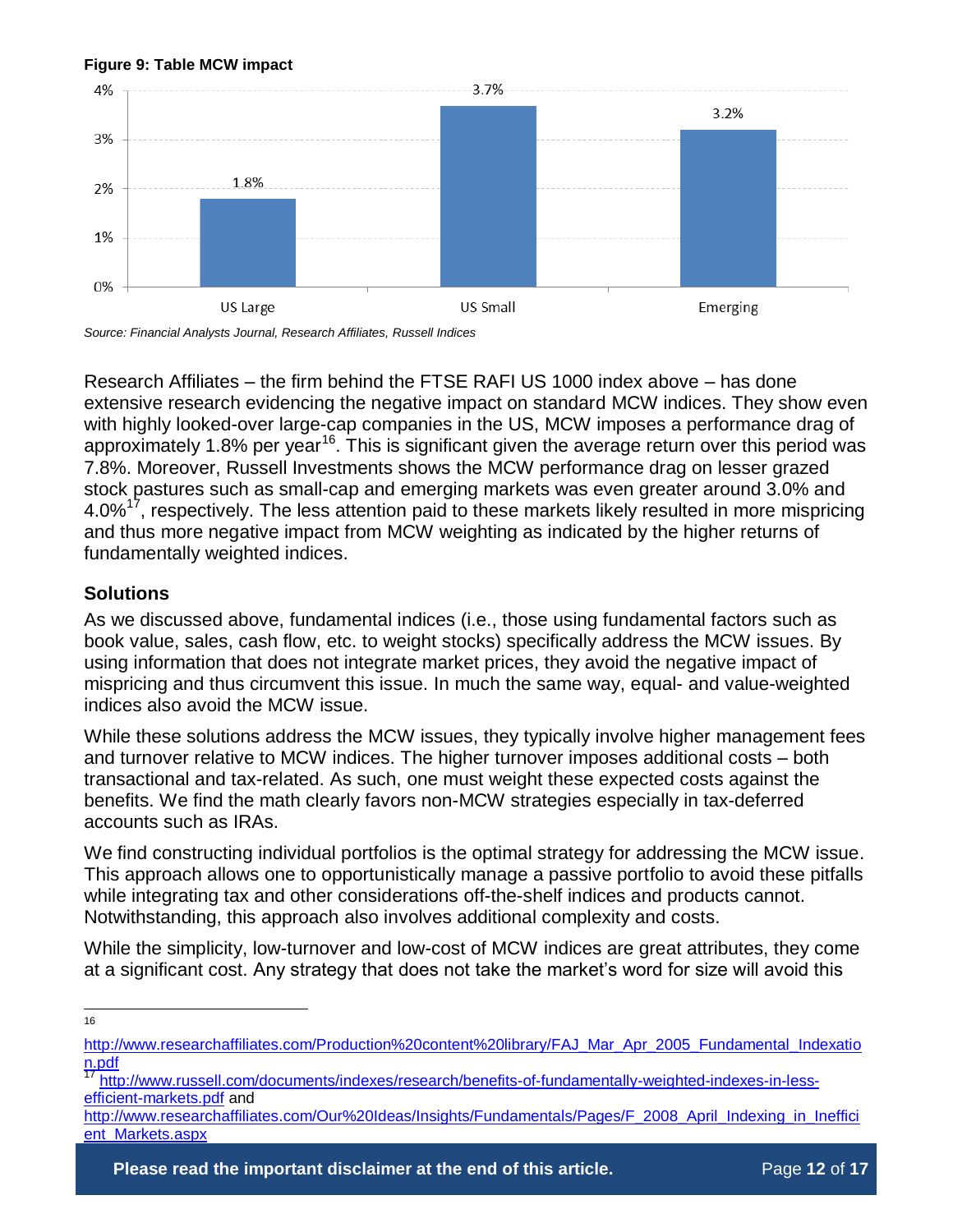issue. At the end of the day, each investor will have their own preferences regarding the various flavors of costs, risks, and benefits associated with each of the above solutions. Some investors will prefer to stay closer to the market portfolio while others will pursue more aggressive strategies.

We are agnostic about staying close to the market portfolio because we know the market is often wrong. Our goal is performance: opportunistically targeting higher returns and lower volatility. While we look at performance net of costs (taxes, transactional, etc) and lean toward those strategies where the benefits most outweigh the costs, these are just numbers. Each additional degree of effort or complexity must be considered relative to the investor perspective. Some may prefer to go the extra mile for several basis points of performance while others may tolerate a percentage point or more in performance-related costs to stay married to the low fees.

### **Index Issue #4: Dis-economic Index Strategies & Rules**

Following the momentum of index-based strategies, the financial industry has created a seemingly endless array of indices to suit investors of all types. However, we find that many of these products favor advisors over investors. In particular, many of the products are constructed with marketability rather than performance in mind. When one looks deeper into the products and related strategies, this conflict of interest becomes more visible. While we are the first to acknowledge marketability is important for any business, we do not believe it should come at the cost of significantly diminished performance for the end-users: investors. Judging by the types of products and strategies advocated by the financial services industry, this is precisely what is happening.

In a nutshell, the industry has created a vast array of index-based products and encouraged advisors to pursue what we call the *condiment approach to investing*. After digesting clients' goals and risk profiles, advisors produce portfolios of ETFs *with a dash of this and a dash of that*. In this case, the dashes of flavors have labels like value, growth, big, small, quality, etc.

So what is wrong with this approach? We will focus on what we believe to be the three biggest flaws in this approach. The first has to do with logical diversification. In the course of analyzing portfolios for prospective clients or seeing other firms' *model portfolios*, we often come across allocations where a lack of common sense becomes readily apparent. For example, we will see a dash of large-cap, a dash of mid-cap, and a dash of small-cap all in one portfolio – presumably for the purpose of diversification. However, this diversification is illusory and imposes unnecessary costs.

These allocations effectively add up to the market portfolio. In other words, the advisor carved up what could have been an ultra-low fee *total market* fund into three different funds with higher fees. With Vanguard, this would have almost doubled the management fees from four to nine basis points. While the absolute level of Vanguard's fees is low, the impact is generally higher with other fund companies and different factors used to divide the market portfolio (e.g., growth and value). Moreover, transactional and front-running costs are higher for the three smaller funds than the total market fund. No matter how big or small the impact, it is negative and the lack of common sense funnels money from investors to fund companies.

The second issue with the condiment approach is the ingredients. Many of the ETFs and other products embed dis-economic logic into their construction. The best example is probably *growth* indices. What types of companies would be in a growth index? The easy and sensible answer would be companies that are growing. However, some of the largest and most wellknown index providers impose additional rules for growth companies whereby they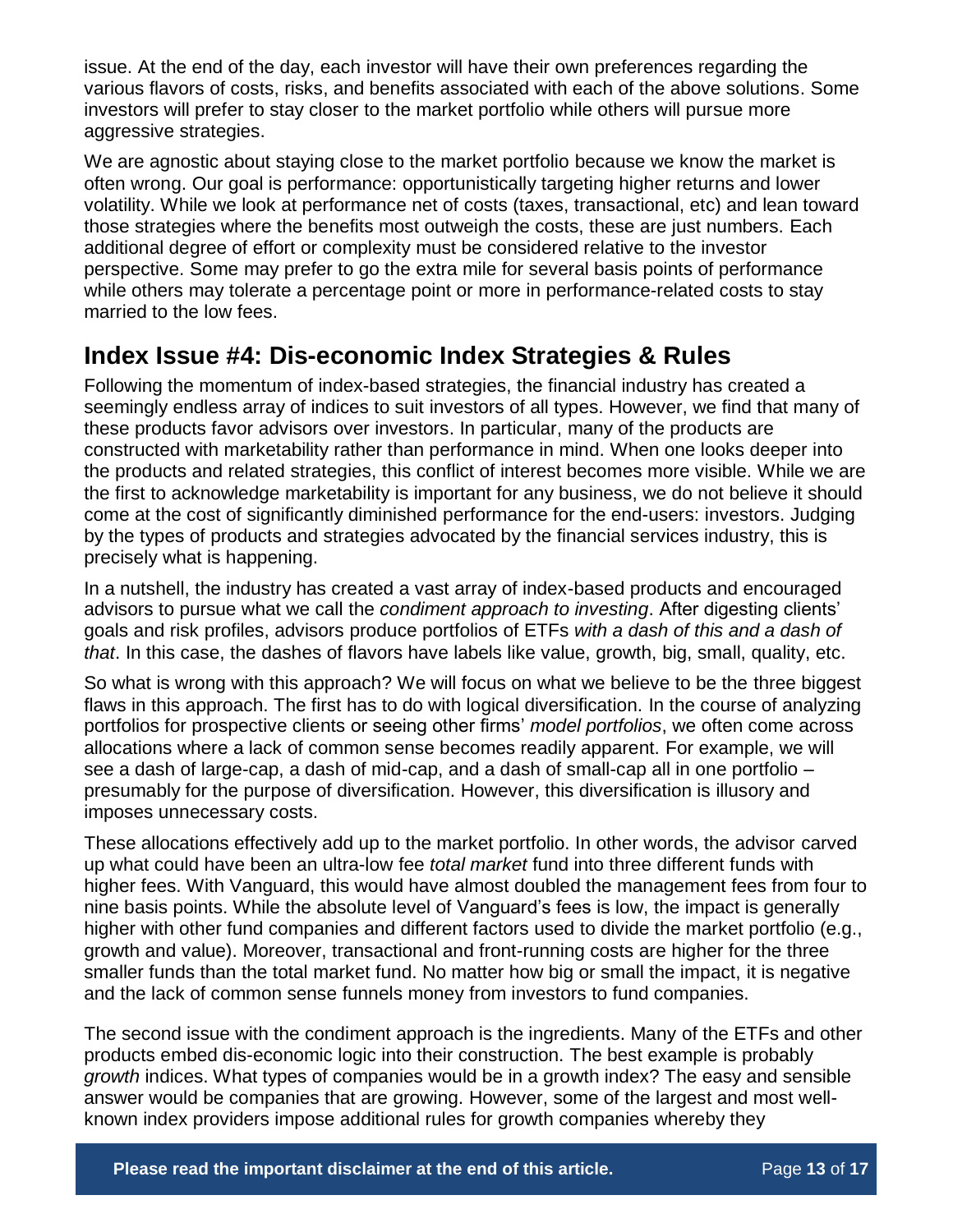systematically screen out any growth companies trading at favorable valuations. They do this make value and growth mutually exclusive categories. The same is true for value companies; those with higher growth are systematically removed.

*"Market commentators and investment managers who glibly refer to 'growth' and 'value' styles as contrasting approaches to investment are displaying their ignorance, not their sophistication."*

– Warren Buffett (Berkshire's 2000 letter to shareholders)

By defining growth as being *not value*, they have seemingly compromised performance (recall we discussed how the value factor correlates to higher returns in the first section) for the higher purpose of conforming to the more marketable condiment model of investing. Maintaining mutually exclusive growth and value definitions may make it easier for advisors to create the appearance of diversification, but these constructions impose additional performance-related costs, but as Warren Buffet says, "*growth and value are tied at the hip*"<sup>18</sup>. The advisors advocating such strategies are either ignoring or unaware of these issues. Absurd as this may seem, there are billions of dollars tracking these growth indices.

The third dis-economic issue we highlight here also relates to carving up the broader market via various factors. In particular, most indices focus on a single factor and this narrow focus constrains the types of portfolios investors can construct. For example, it would be reasonable for an investor to desire a portfolio of high quality companies trading at attractive valuations – recall from the very first issue we highlighted the synergy achieved by combining value *and* quality. In other words, investors may like to impose both quality *and* value factors. However, the condiment approach - based on individual flavors – does not allow for this. Instead, investors are forced to choose this factor *or* that factor for each allocation and must invest in value and quality via separate allocations. Some may claim diversification benefits, but it really just opens the door for other risks in these allocations (paying too much or investing in low quality companies).



**Figure 10: Constraint imposed by individual factor model**

*Source: Aaron Brask Capital*

 $\overline{a}$ 

<sup>18</sup> Source: Berkshire's 1992 Chairman's Letter

**Please read the important disclaimer at the end of this article.** Page 14 of 17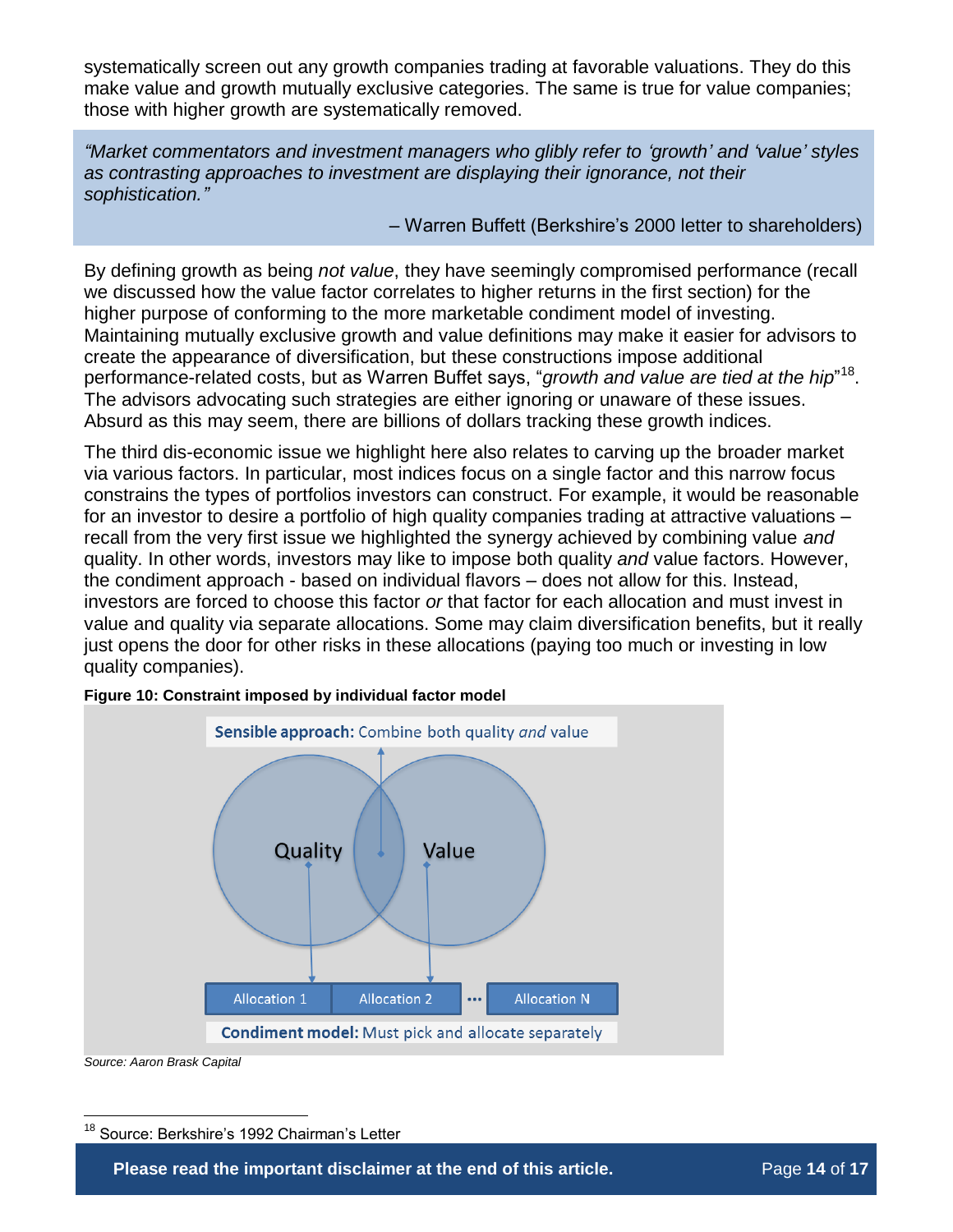On balance, index investing is a welcome alternative to actively managed mutual funds with higher costs. However, in an effort to populate the shelves of the investment supermarket and propagate the *condiment approach to investing*, the financial services industry has significantly compromised performance to increase marketability. We estimate these dis-economic index rules and strategies can cost investors between 0-3% per year in returns depending on the types of products and strategies they employ. Unfortunately, the major index and related product providers have no interest in shedding light on these issues. This should be no surprise given their profit motive. However, the academic community has been slow to recognize or address these issues as well. While their focus may not be linked so directly to profit, it is clear the condiment approach has spawned an enormous amount of academic content and theory, just as the now-outdated capital asset pricing model (CAPM) provided the foundation for several decades of theory and analysis.

### **Solutions**

There are many ways to avoid the issues above. The best way is to conduct due diligence on each index you are considering for investment and only use those with sensible logic. This will help avoid the dis-economic rules. An easier way might be to simply stick to the broad market indices (thus avoiding the fancy flavors that give rise to these problems). Should one go this route, it is important to avoid using smaller sectors of the market that add up to the total market (e.g., large  $+$  mid  $+$  small cap or growth  $+$  value funds).

Building and maintaining portfolios of individual securities can avoid all of these dis-economic indices and strategies. It can also open the door to increased personalization. This can include the use of multiple factors (e.g., quality and value) existing indices and ETFs do not offer. Moreover, one can set the bar as high or as low as they like for various factors. For example, wealthy clients often prioritize preservation and income over growth. This can be achieved by imposing a higher bar for quality to mitigate business risk. We like to target robust, non-cyclical companies as they tend to minimize both business risk and market volatility. Income goals can also be targeted by focusing only on those high quality companies that pay and increase their dividends (note: this can be redundant in the sense that this requirement can be used to determine the quality of a company).

# **Executive Summary and Conclusion**

- The higher fees and sub-par performance of actively managed mutual funds has provided a tremendous boost to index investing and related products (e.g., ETFs).
- Index-like performance and low fees are compelling attributes against this backdrop.
- While index funds and their advocates advertise the low fees, the real costs can be significantly higher; you may actually get less than what you pay for!
- We highlighted four little-discussed issues regarding index-investing that together can impose significant performance drags of 2% or more per year:
	- 1. Broad market indices invest in everything: *The Good, the Bad and the Ugly*. We estimate this can impose a performance drag of as much as 2% or more per year. Screening out low-quality and expensive stocks can improve returns and lower volatility.
	- 2. Transparent index rules allow professional traders at hedge funds and investment banks to front-run the trades made index fund managers. We estimate this impose performance drags from 0.25-2% or more per year. Using low turnover indices or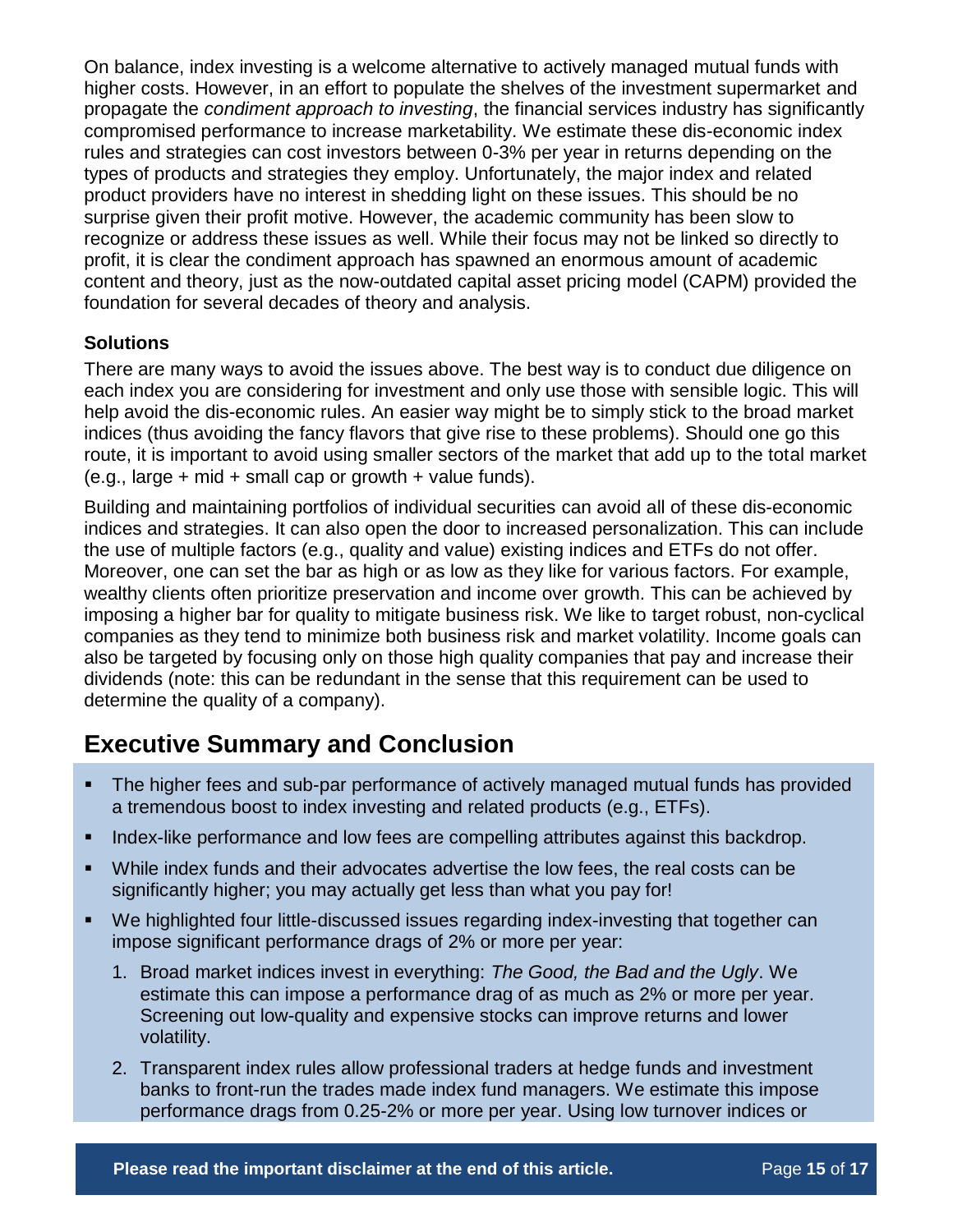portfolios of individual securities can minimize or avoid these problems.

- 3. Market-capitalization-weighting (MCW) overweights over-priced and underweights under-priced stocks. We estimate this imposes a performance drag of 2% or more per year. Using fundamental- or equal-weighted indices (or portfolios) can avoid this.
- 4. The financial industry has manufactured products and strategies that prioritize marketability over performance. This has resulted in many index products with diseconomic rules as well as strategies lacking common sense – effectively transferring money (we estimate 0-3% per year) from investors back into the market and investment companies. Steering clear of poorly defined indices and imposing common sense strategies can help investors avoid these issues.

At the risk of sounding like a broken record, we think very highly of index investing – especially when the alternative is actively managed mutual funds. However, index investing is not without flaws. We believe there are simple ways to avoid or mitigate the issues we have highlighted in this article. You can choose index products that minimize these issues or formulate and manage your own passive portfolios of individual securities to avoid them altogether. It is ultimately a matter of personal preference. Our role is simply to make our clients fully aware of all the angles – good and bad – before making their investment decisions.

We happily accommodate investors who favor index products such as ETFs by helping them select those which minimize the above issues and constructing sensible portfolios to target their goals and risk profile. However, as readers may have gathered from the solutions we recommended above, we generally advocate investing directly in the market via portfolios of individual securities based on sensible rules (we call these *personalized index portfolios*). This approach not only allows us to avoid the above issues highlighted in this article, but it also allows for better targeting of client goals and risk profiles. Moreover, this strategy can avoid paying two layers of fees<sup>19</sup>. Indeed, many advisors charge a fee for their advice and then place your money with other funds or mangers that charge an additional fee. While we tend to focus on the numbers (e.g., performance and fees), we often find the greater flexibility and personalization is what clients find to be the most attractive feature of our direct investment approach.

To be clear, the performance-related costs we discussed are not necessarily independent or additive. For example, the performance drag from dis-economic index construction and MCW are directly related to the value factor. In other words, some of these issues are redundant. After accounting for these redundancies, we estimate the total impact is typically in the 1.5- 2.5% range but sometimes higher or lower.

The strategies we propose to mitigate and avoid these issues are not without risk. It is extremely important to find managers who can execute these strategies in a sensible fashion and optimize performance in a manner that is consistent with each client's goals and risk profile. One must always consider the implementation costs. These will include direct costs in the form of higher fees but also any additional taxes a strategy might impose (i.e., higher turnover strategies will lead to more capital gains taxes in taxable portfolios than a standard broad market index with low turnover).

 $\overline{a}$ 

 $19$  Aaron Brask Capital can invest directly in the market and bypass funds and third-party managers – effectively integrating the investment advisory and investment management roles.